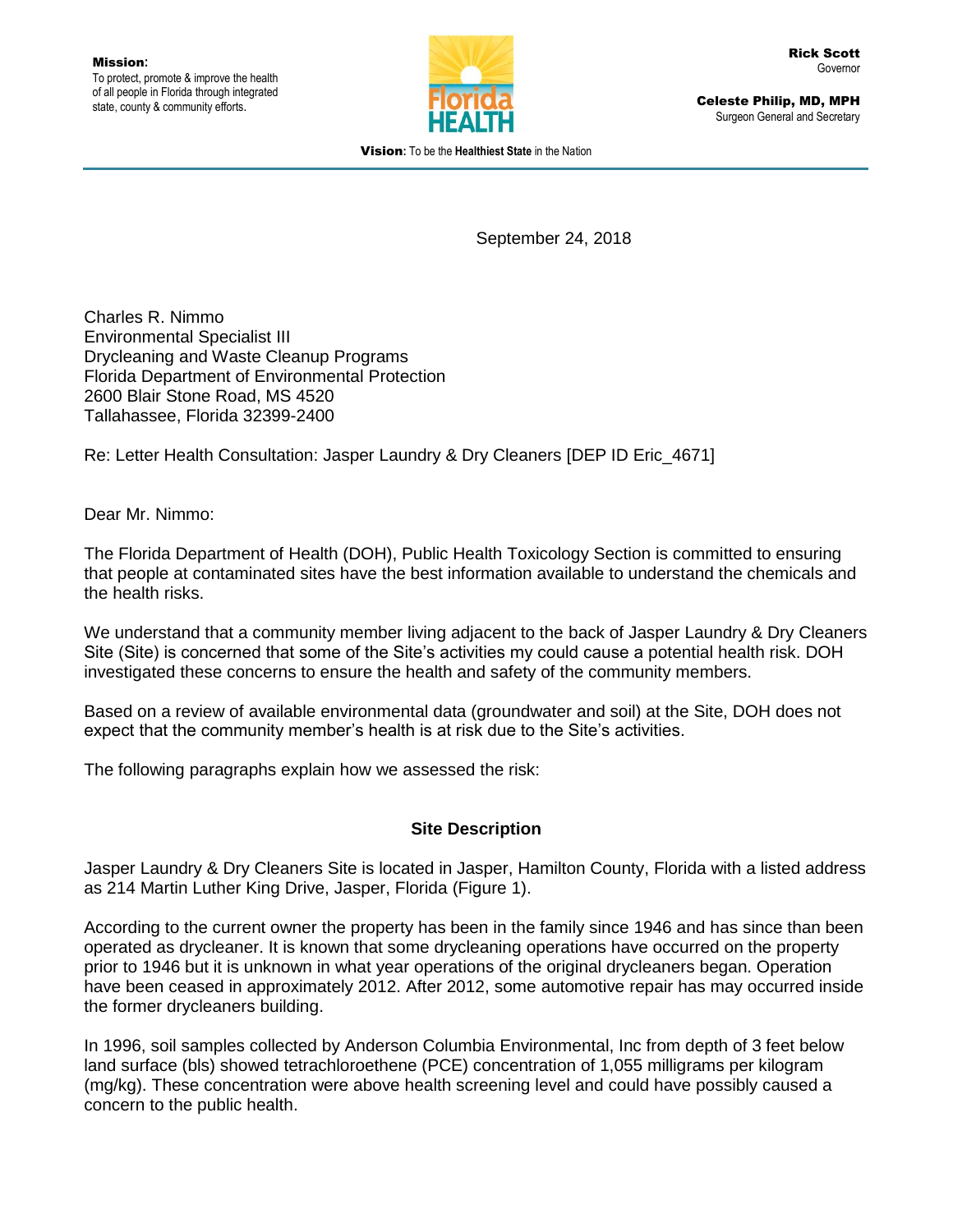Mr. Nimmo Page Two September 24, 2018

#### **Environmental Data**

Groundwater on and near the Site was sampled from four different sampling intervals: 8 – 14ft below land surface (bls), 19 – 28ft bls, 29 – 39 bls, and 39 – 50ft bls. Soil at the adjacent property of concern (ID SB-53) was sampled at 0.5ft bls. Data from groundwater and soil samples were provided by DEP. Further, DOH used a 2016 DOH potable well survey from the Site to assess the presence of drinking wells within a  $\frac{1}{4}$  and  $\frac{1}{2}$  mile radius (Figure 1).

### **Risk Evaluation**

#### **Screening and Identifying Contaminants of Concerns**

To evaluate the risk of harm to public health from site-related chemicals, DOH determines the contaminated media and the relative contamination levels. It screens the site-related data using comparison values (CVs). Each CV is a concentration for a chemical in the environment (i.e. water or soil) below which DOH does not expect harm to the public health. DOH identifies contaminants higher than their CVs or those that are considered carcinogenic for further evaluation. For this consultation, the Agency for Toxic Substances and Disease Registry's (ATSDR's) cancer risk evaluation guides (CREG) were used as CVs. Both TCE and PCE are considered carcinogenic and were chosen as the contaminants of concern.

#### **Exposure Pathways**

Once the first step of screening has been conducted, DOH looks at ways people could be exposed to contaminated media, called exposure pathways. Chemical contamination in the environment can harm your health but only if you have contact with those contaminants (exposure). Without contact or exposure, there is no harm to health. If there is contact or exposure, how much of the contaminants you contact (concentration), how often you contact them (frequency), for how long you contact them (duration), and the hazard level of the contaminant (toxicity) all determine the risk of harm.

Exposures occur if a contamination source has all of the following:

- an environmental medium to hold or transport it; like air, soil, or water
- an exposure point where people contact it
- an exposure route through which it enters the body
- an exposed population who contact it.

The identification of an exposure pathway does not necessarily mean that harm to health will occur.

#### **Results and Findings**

Table 1 shows an overview of the maximum concentration detected for trichloroethylene (TCE) and PCE in groundwater and soil (SB-53) at and near the Site and compares the findings with the ATSDR's CREG values.

#### **Groundwater**

The maximum TCE and PCE concentration found in groundwater at and nearby the Jasper Laundry & Dry Cleaners Site exceeded the respective ATSDR CREG comparison values of 0.43 and 12 microgram / liter (Table 1). Though, ingestion of the groundwater with these concentration is unlikely as water is municipally applied. No potable (drinking) wells were found near the Site (Figure 1). Therfore, groundwater ingestion is an eliminated exposure pathway.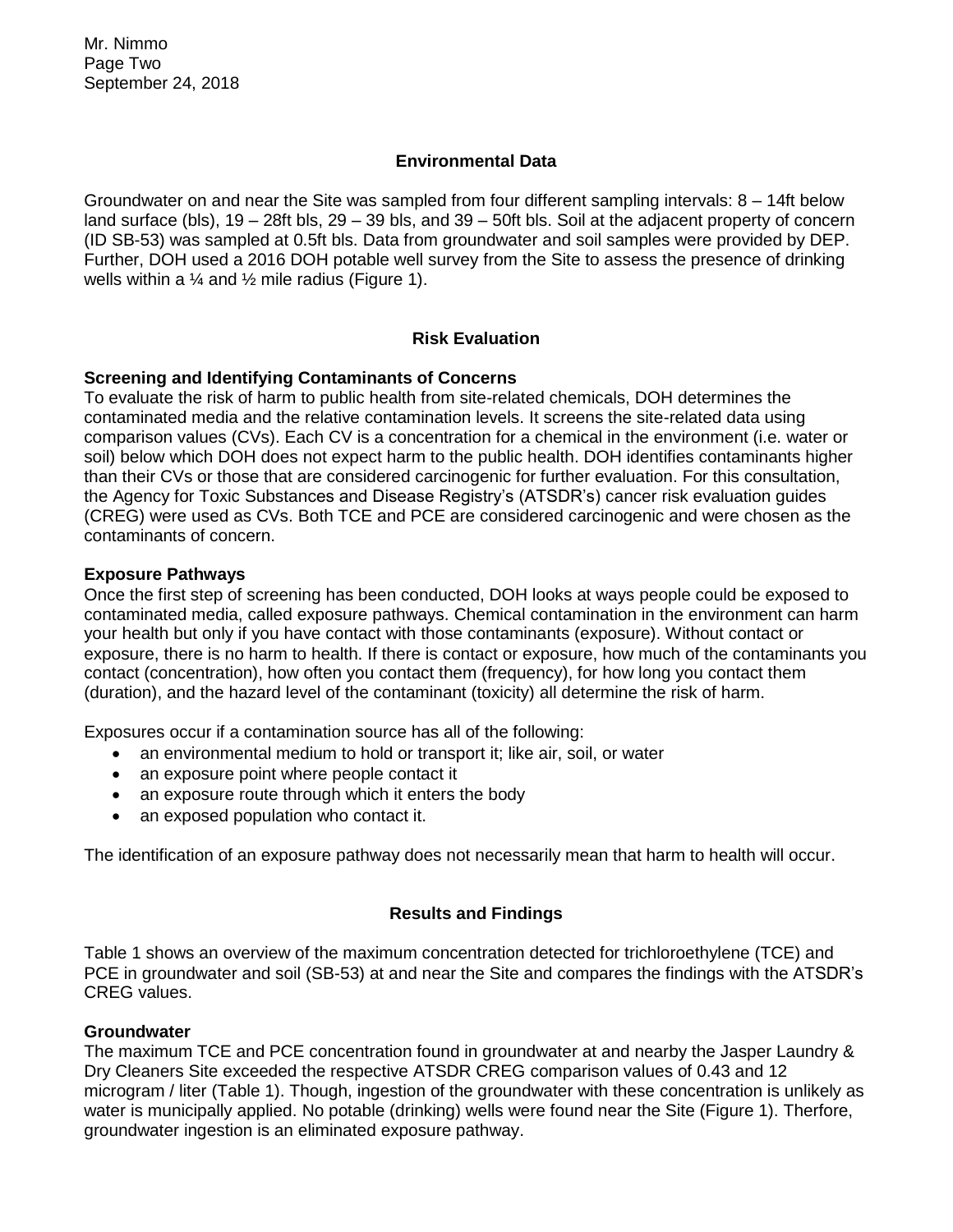Mr. Nimmo Page Three September 24, 2018

In the future, new, private wells near the site could be a potential pathway. Therefore, we recommend controls that would prevent the construction of new, potable wells near the site.

#### **Surface soil**

No TCE and PCE was detected in the surface soil. Therefore, exposure to surface soil via incidental ingestion is an eliminated exposure pathway. Contaminated subsurface soils may exist, though community members do not have access.

#### **Conclusions**

DOH concludes that presently there is no potential to harm human health via contact to surface soil (0 – 0.5ft bls) at the adjacent property with the soil sample ID SB-35, nor to groundwater. We do recommend that control measures are taken to prevent the construction of a private well that is intended for drinking near the site. Groundwater from the area is contaminated at levels that could cause harm if someone is directly drinking it.

Detailed information about the contaminant of concerns and their characteristics are enclosed in Attachment 1 and 2.

If you have any questions or comments concerning this letter, please contact the Health Risk Assessment Program at 877-798-2772.

Sincerely,

Kendra F. Goff, PhD, DABT Chief and State Toxicologist

Gladys A. Liehr, PhD, FCCM Environmental Administrator

**Enclosure**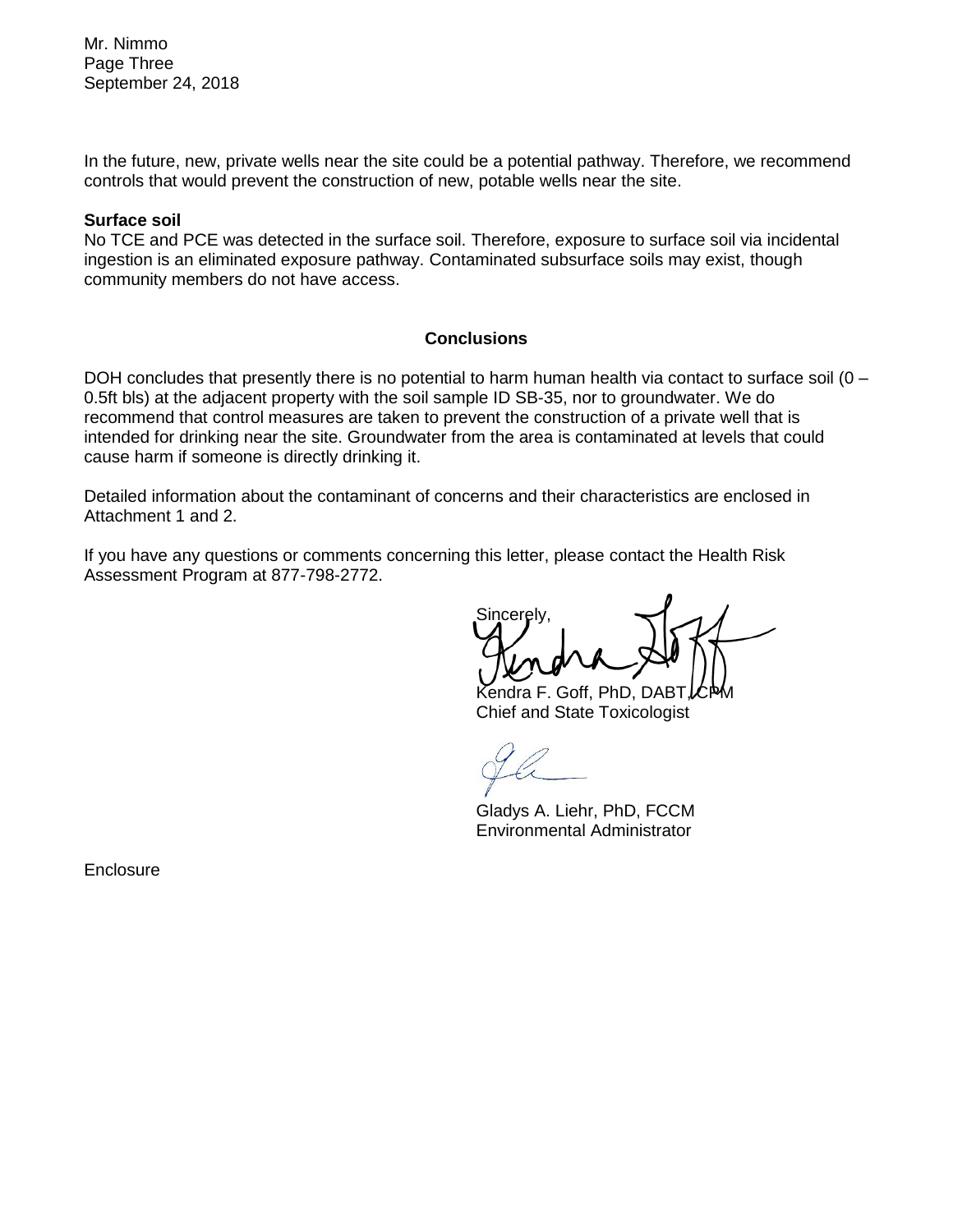#### *Letter Preparation*

This report was supported in part by funds provided through a cooperative agreement with the Agency for Toxic Substances and Disease Registry, U.S. Department of Health and Human Services. The findings and conclusions in these reports are those of the Florida Department of Health and do not necessarily represent the views of the Agency for Toxic Substances and Disease Registry or the U.S. Department of Health and Human Services. This document has not been revised or edited to conform to ATSDR standards.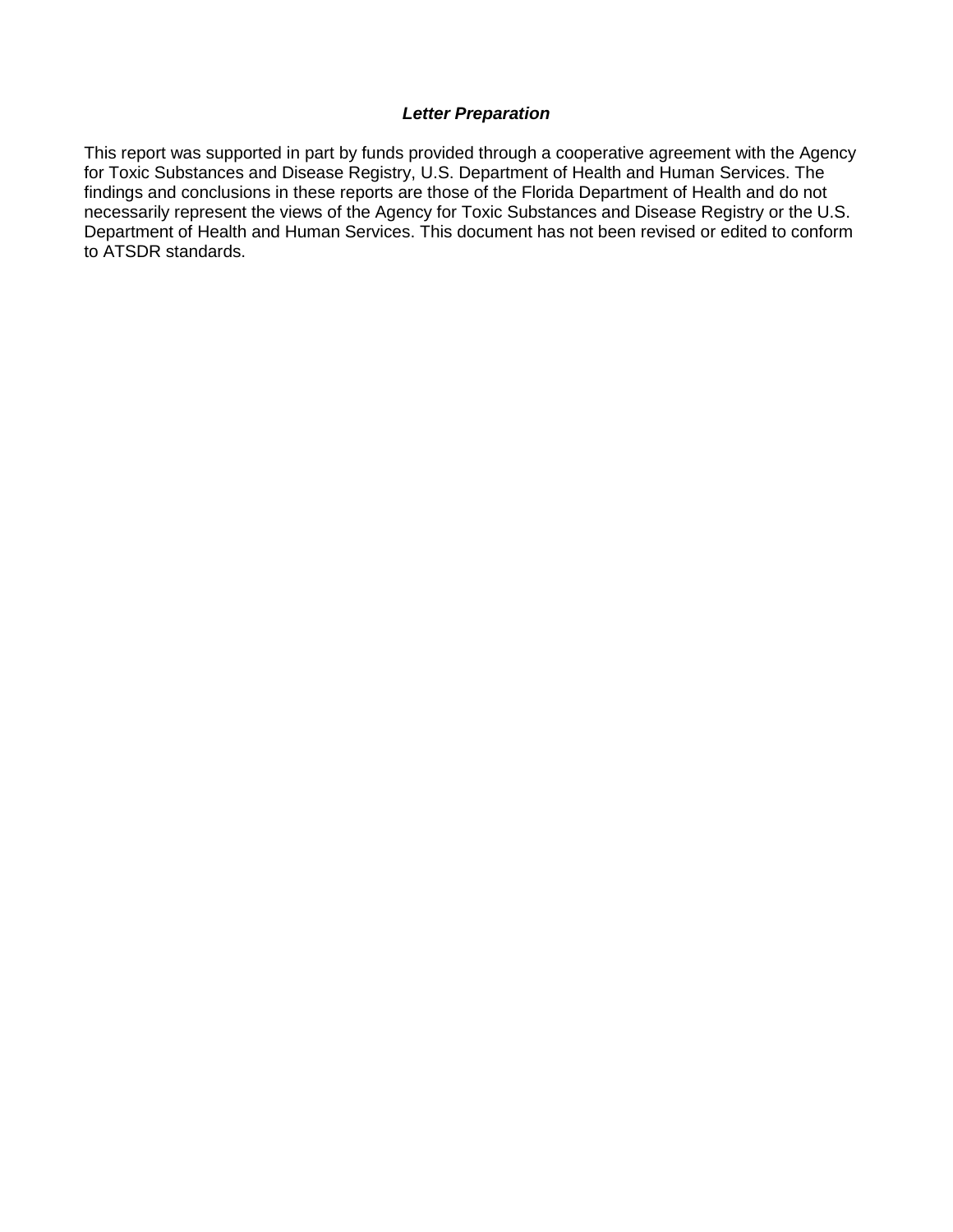Table 1: Maximum TCE and PCE concentrations found in groundwater collected at and near Jasper Laundry & Dry Cleaners Site, as well as in surface soil collected at the adjacent property (SB-53).

| <b>Medium</b>              | Sample Interval/ID    | <b>TCE</b>  | <b>PCE</b> |
|----------------------------|-----------------------|-------------|------------|
| Groundwater<br>$(\mu g/L)$ | $8 - 14$ ft bls       | 278         | 4,148      |
|                            | $19 - 28$ ft bls      | 100.6       | 4,600      |
|                            | $29 - 39$ ft bls      | 19          | 601        |
|                            | $39 - 50$ ft bls      | 65.8        | 48.7       |
|                            | <b>ATSDR CREG</b>     | 0.43        | 12         |
| Soil (mg/kg)               | SB-53 0-0.5ft (SB-53) | $0.00098$ U | $0.0012$ U |
|                            | <b>ATSDR CREG</b>     | 5.6         | 180        |

ATSDR - Agency for Toxic Substances and Disease Registry

CREG - ATSDR's Cancer Risk Evaluation Guides for 10<sup>-6</sup> excess cancer risk<br>
ug/L - microgram per liter<br>
U - Below Laboratory Detection Limit

- microgram per liter

- Below Laboratory Detection Limit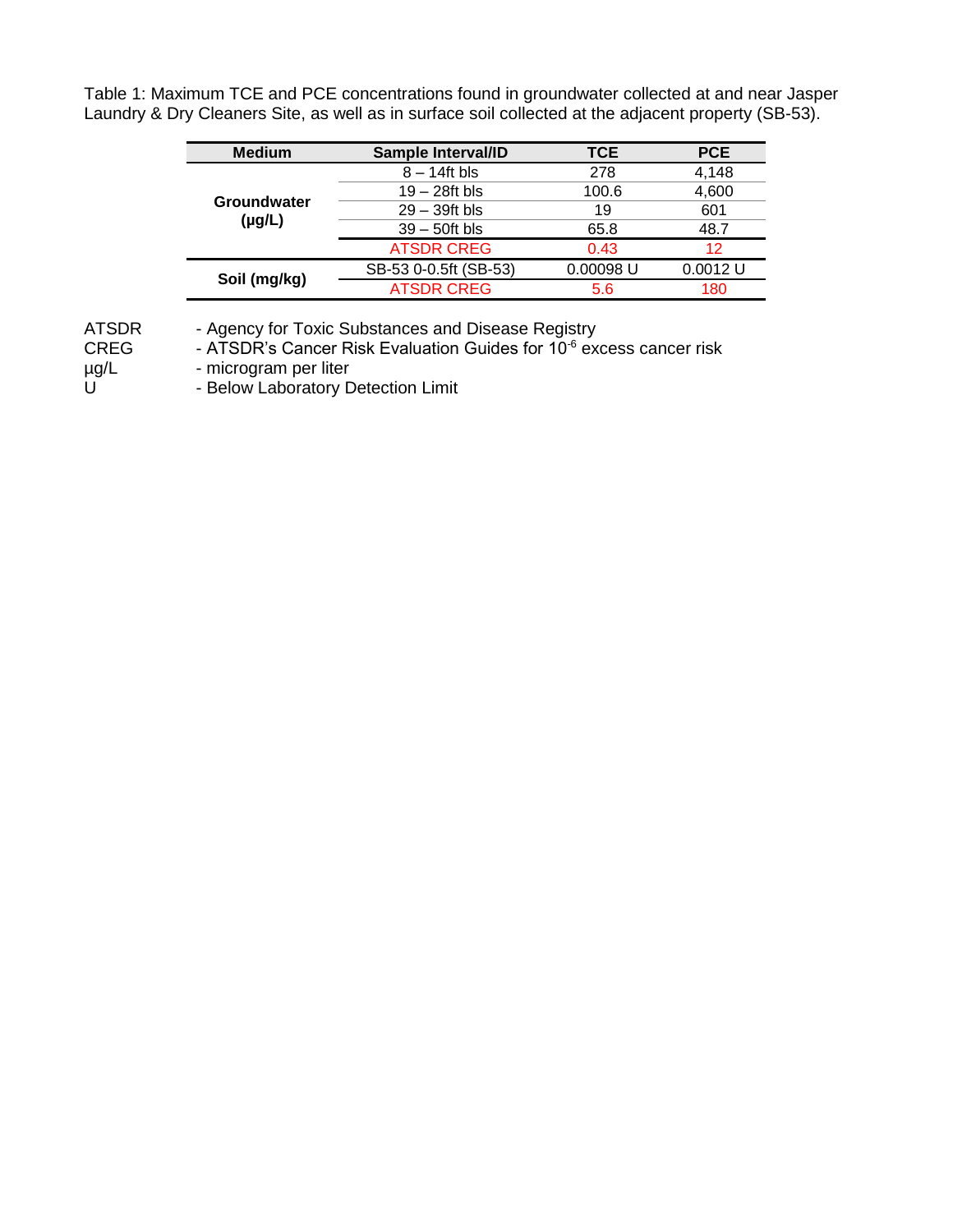**ERIC 4671** JASPER DRY CLEANERS 214 SW 1ST AVE JASPER, FL 32052

Latitude/Longitude: 30.517463 -82.950037 DDMMSS: 30 31 2.8668 82 57 0.1332 Number of large public wells (>150,000 gpd) within the 1/2 mile: 0 Number of small public and private wells within the 1/4 mile: 0

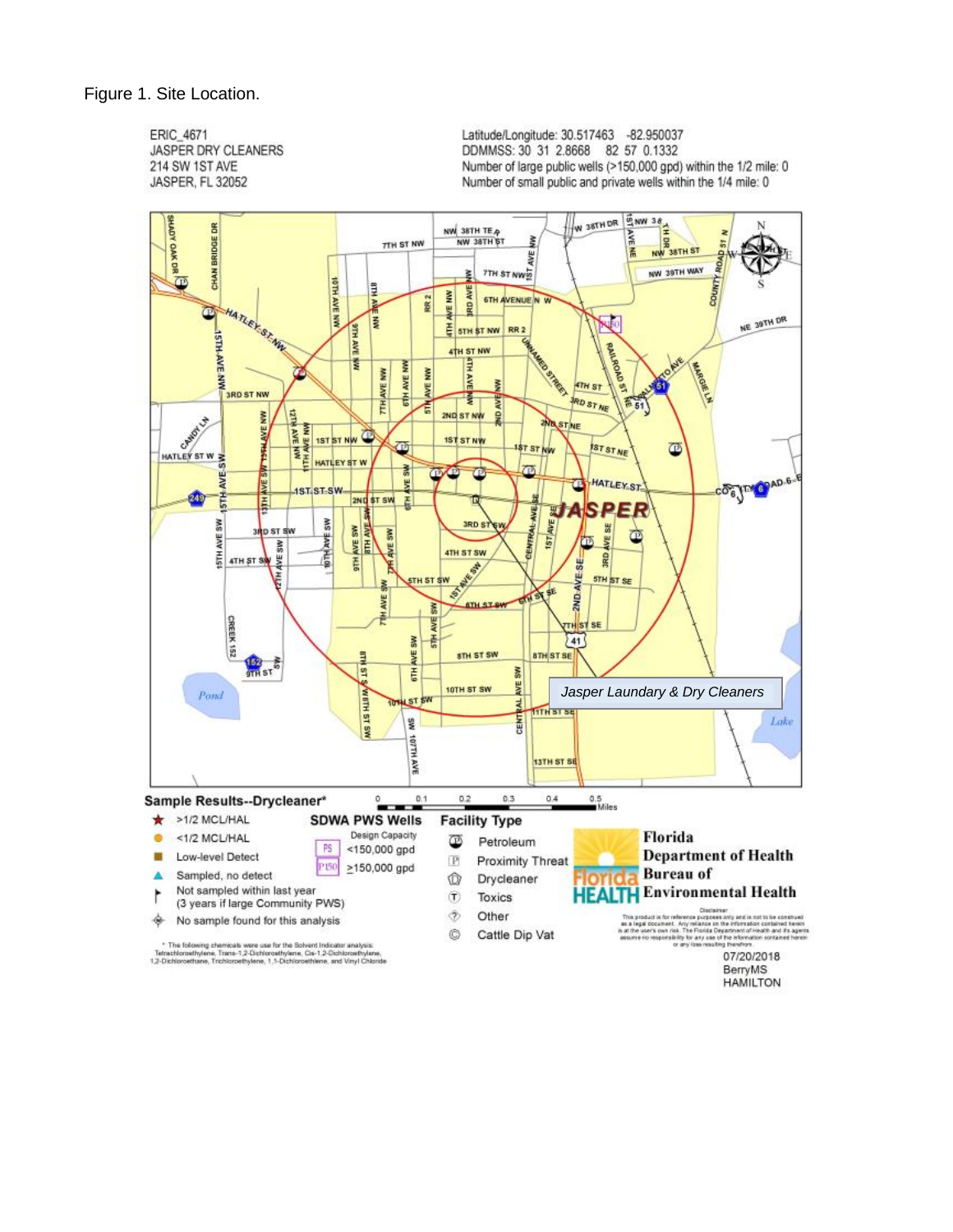### ATTACHMENT 1

# Trichloroethylene - ToxFAQs™ → Tomborouth CAS # 79-01-6

This fact sheet answers the most frequently asked health questions (FAQs) about trichloroethylene. For more information, call the CDC Information Center at 1-800-232-4636. This fact sheet is one in a series of summaries about hazardous substances and their health effects. It's important you understand this information because this substance may harm you. The effects of exposure to any hazardous substance depend on the dose, the duration, how you are exposed, personal traits and habits, and whether other chemicals are present.

**HIGHLIGHTS: Trichloroethylene is used as a solvent for cleaning metal parts. Exposure to very high concentrations of trichloroethylene can cause dizziness, headaches, sleepiness, incoordination, confusion, nausea, unconsciousness, and even death. The Environmental Protection Agency (EPA) and the International Agency for Research on Cancer (IARC) classify trichloroethylene as a human carcinogen. Trichloroethylene has been found in at least 1,045 of the 1,699 National Priorities List sites identified by the EPA.**

#### **What is trichloroethylene?**

Trichloroethylene is a colorless, volatile liquid. Liquid trichloroethylene evaporates quickly into the air. It is nonflammable and has a sweet odor.

The two major uses of trichloroethylene are as a solvent to remove grease from metal parts and as a chemical that is used to make other chemicals, especially the refrigerant, HFC-134a. Trichloroethylene was once used as an anesthetic for surgery.

#### **What happens to trichloroethylene when it enters the environment?**

- Trichloroethylene can be released to air, water, and soil at places where it is produced or used.
- Trichloroethylene is broken down quickly in air.
- Trichloroethylene breaks down very slowly in soil and water and is removed mostly through evaporation to air.
- It is expected to remain in groundwater for long time since it is not able to evaporate.
- Trichloroethylene does not build up significantly in plants or animals.

#### **How might I be exposed to trichloroethylene?**

- Breathing trichloroethylene in contaminated air.
- Drinking contaminated water.
- Workers at facilities using this substance for metal degreasing are exposed to higher levels of trichloroethylene.
- If you live near such a facility or near a hazardous waste site containing trichloroethylene, you may also have higher exposure to this substance.

#### **How can trichloroethylene affect my health?**

 Exposure to moderate amounts of trichloroethylene may cause headaches, dizziness, and sleepiness; large amounts may cause coma and even death. Eating or breathing high levels of trichloroethylene may damage some of the nerves in the face. Exposure to high levels can also result in changes in the rhythm of the heartbeat, liver damage, and evidence of kidney damage. Skin contact with concentrated solutions of trichloroethylene can cause skin rashes.

There is some evidence exposure to trichloroethylene in the work place may cause scleroderma (a systemic autoimmune disease) in some people. Some men occupationally-exposed to trichloroethylene and other chemicals showed decreases in sex drive, sperm quality, and reproductive hormone levels.

#### **How likely is trichloroethylene to cause cancer?**

There is strong evidence that trichloroethylene can cause kidney cancer in people and some evidence for trichloroethylene-induced liver cancer and malignant lymphoma. Lifetime exposure to trichloroethylene resulted in increased liver cancer in mice and increased kidney cancer and testicular cancer in rats.

The National Toxicology Program (NTP) has determined that trichloroethylene is a "known human carcinogen". The EPA and the International Agency for Research on Cancer (IARC) have determined that trichloroethylene is "carcinogenic to humans."

Agency for Toxic Substances and Disease Registry Division of Toxicology and Health Human Sciences

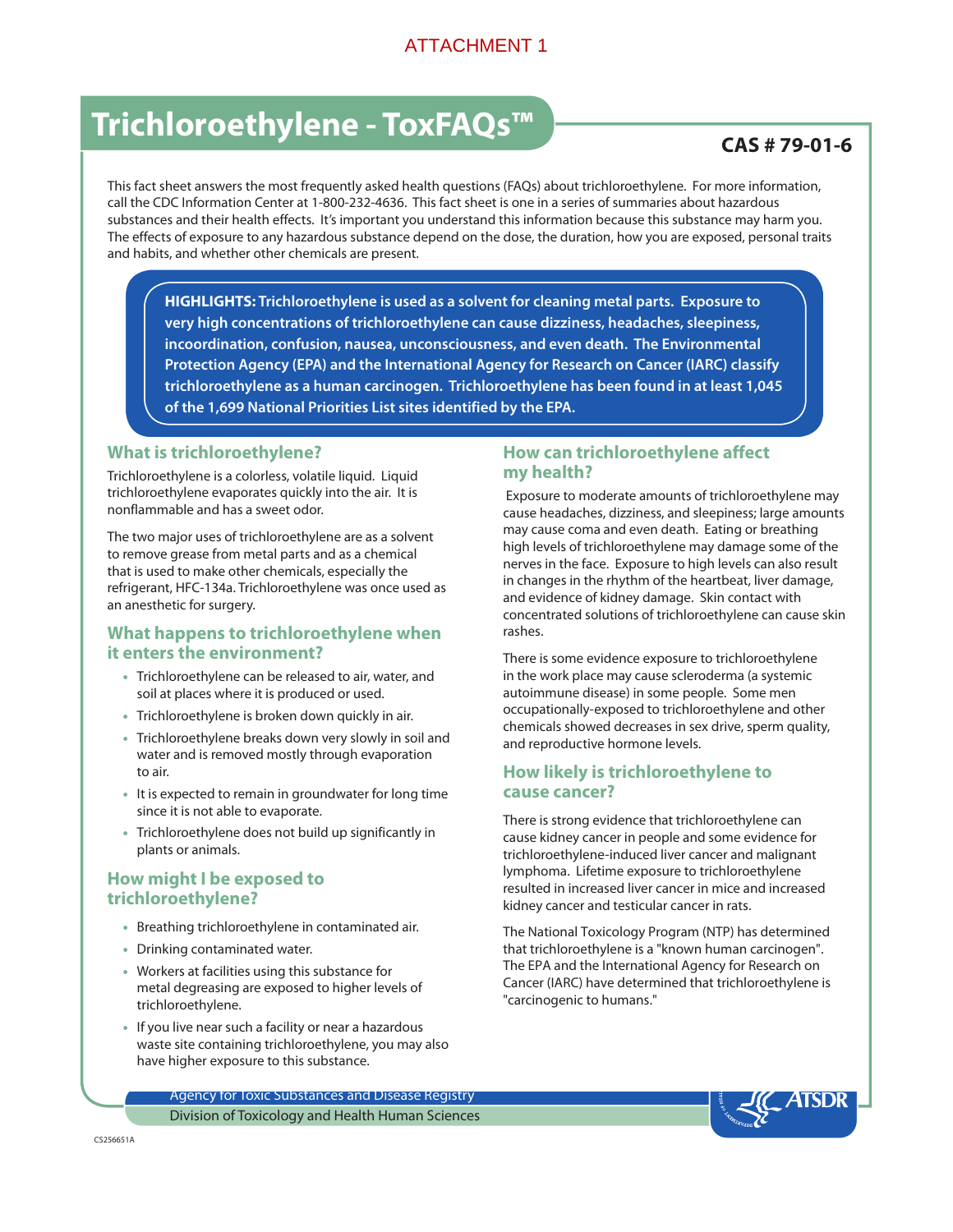# **Trichloroethylene**

# **CAS # 79-01-6**

#### **How can trichloroethylene affect children?**

It is not known whether children are more susceptible than adults to the effects of trichloroethylene.

 Some human studies indicate that trichloroethylene may cause developmental effects such as spontaneous abortion, congenital heart defects, central nervous system defects, and small birth weight. However, these people were exposed to other chemicals as well.

In some animal studies, exposure to trichloroethylene during development caused decreases in body weight, increases in heart defects, changes to the developing nervous system, and effects on the immune system.

### **How can families reduce the risk of exposure to trichloroethylene?**

- Avoid drinking water from sources that are known to be contaminated with trichloroethylene. Use bottled water if you have concerns about the presence of chemicals in your tap water. You may also contact local drinking water authorities and follow their advice.
- Discourage your children from putting objects in their mouths. Make sure that they wash their hands frequently and before eating.
- Prevent children from playing in dirt or eating dirt if you live near a waste site that has trichloroethylene.
- Trichloroethylene is used in many industrial products. Follow instructions on product labels to minimize exposure to trichloroethylene.

#### **Is there a medical test to show whether I've been exposed to trichloroethylene?**

Trichloroethylene and its breakdown products (metabolites) can be measured in blood and urine. However, the detection of trichloroethylene or its metabolites cannot predict the kind of health effects that might develop from that exposure. Because trichloroethylene and its metabolites leave the body fairly rapidly, the tests need to be conducted within days after exposure.

#### **Has the federal government made recommendations to protect human health?**

The EPA set a maximum contaminant goal (MCL) of 0.005 milligrams per liter (mg/L; 5 ppb) as a national primary drinking standard for trichloroethylene.

The Occupational Safety and Health Administration (OSHA) set a permissible exposure limit (PEL) of 100 ppm for trichloroethylene in air averaged over an 8-hour work day, an acceptable ceiling concentration of 200 ppm provided the 8 hour PEL is not exceeded, and an acceptable maximum peak of 300 ppm for a maximum duration of 5 minutes in any 2 hours.

The National Institute for Occupational Safety and Health (NIOSH) considers trichloroethylene to be a potential occupational carcinogen and established a recommended exposure limit (REL) of 2 ppm (as a 60-minute ceiling) during its use as an anesthetic agent and 25 ppm (as a 10-hour TWA) during all other exposures.

#### **References**

This ToxFAQs™ information is taken from the 2014 Toxicological Profile for Trichloroethylene (Draft for Public Comment) produced by the Agency for Toxic Substances and Disease Registry, Public Health Service, U.S. Department of Health and Human Services.

#### **Where can I get more information?**

**For more information, contact the Agency for Toxic Substances and Disease Registry, Division of Toxicology and human Health Sciences, 1600 Clifton Road NE, Mailstop F-57, Atlanta, GA 30329-4027.**

**Phone: 1-800-232-4636.**

**ToxFAQsTM Ion the web: www.atsdr.cdc.gov/toxFAQs**.

**ATSDR can tell you where to find occupational and environmental health clinics. Their specialists can recognize, evaluate, and treat illnesses resulting from exposure to hazardous substances. You can also contact your community or state health or environmental quality department if you have any more questions or concerns.**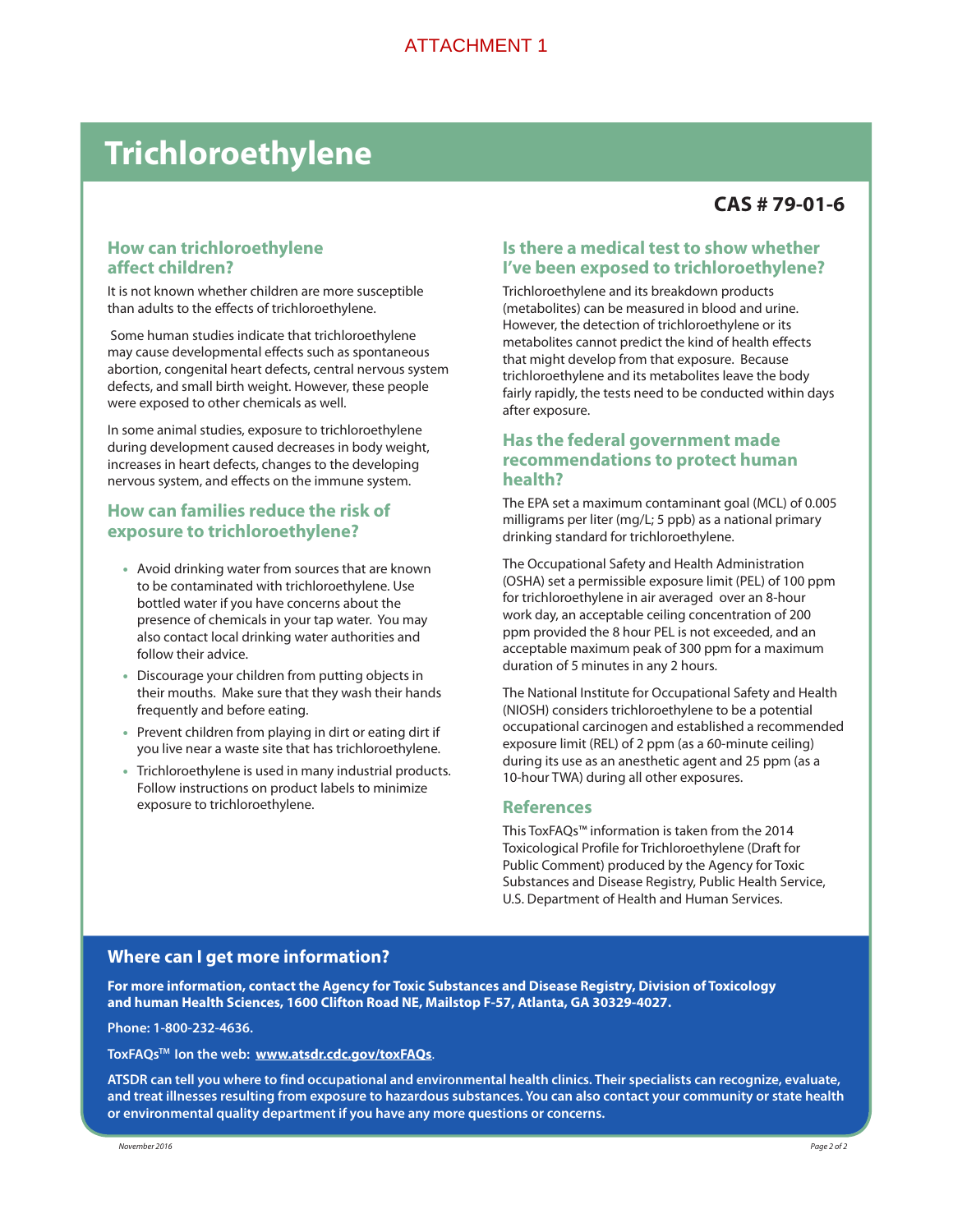## ATTACHMENT 2

# Tetrachloroethylene - ToxFAQs<sup>™</sup> PONTALL CAS # 127-18-4

This fact sheet answers the most frequently asked health questions (FAQs) about tetrachloroethylene. For more information, call the CDC Information Center at 1-800-232-4636. This fact sheet is one in a series of summaries about hazardous substances and their health effects. It's important you understand this information because this substance may harm you. The effects of exposure to any hazardous substance depend on the dose, the duration, how you are exposed, personal traits and habits, and whether other chemicals are present.

> **HIGHLIGHTS: Tetrachloroethylene is a manufactured chemical used for dry cleaning and metal degreasing. Exposure to very high concentrations of tetrachloroethylene can cause dizziness headaches, sleepiness, incoordination confusion, nausea, unconsciousness, and even death. Tetrachloroethylene has been found in at least 945 of the 1,699 National Priorities List sites identified by U.S. Environmental Protection Agency (EPA).**

#### **What is tetrachloroethylene?**

Tetrachloroethylene is a nonflammable colorless liquid. Other names for tetrachloroethylene include perchloroethylene, PCE, perc, tetrachloroethene, and perchlor. Most people can smell tetrachloroethylene when it is present in the air at a level of 1 part in 1 million parts of air (1 ppm) or more.

Tetrachloroethylene is used as a dry cleaning agent and metal degreasing solvent. It is also used as a starting material (building block) for making other chemicals and is used in some consumer products.

#### **What happens to tetrachloroethylene when it enters the environment?**

- Tetrachloroethylene can be released into air, water, and soil at places where it is produced or used.
- Tetrachloroethylene breaks down very slowly in the air and so it can be transported long distances in the air. Half of the amount in the air will degrade in approximately 100 days.
- Tetrachloroethylene evaporates quickly from water into air. It is generally slow to break down in water.
- Tetrachloroethylene may evaporate quickly from shallow soils or may filter through the soil and into the groundwater below. It is generally slow to break down in soil.

#### **How might I be exposed to tetrachloroethylene?**

• When you bring clothes from the dry cleaners, they will release small amounts of tetrachloroethylene into the air.

- When you drink water containing tetrachloroethylene, you are exposed to it. You might also be exposed to tetrachloroethylene that is released into the air during showering and bathing.
- People residing near contaminated sites or dry cleaning locations may be exposed to higher levels than the general population.
- People working in the dry cleaning industries or using metal degreasing products may be exposed to elevated levels of tetrachloroethylene.

#### **How can tetrachloroethylene affect my health?**

Breathing high levels of tetrachloroethylene for a brief period may cause dizziness or drowsiness, headache, and incoordination; higher levels may cause unconsciousness and even death.

Exposure for longer periods to low levels of tetrachloroethylene may cause changes in mood, memory, attention, reaction time, and vision.

Studies in animals exposed to tetrachloroethylene have shown liver and kidney effects, and changes in brain chemistry, but we do not know what these findings mean for humans.

### **How likely is tetrachloroethylene to cause cancer?**

Studies in humans suggest that exposure to tetrachloroethylene might lead to a higher risk of getting bladder cancer, multiple myeloma, or non-Hodgkin's lymphoma, but the evidence is not very strong.

Agency for Toxic Substances and Disease Registry Division of Toxicology and Human Health Sciences